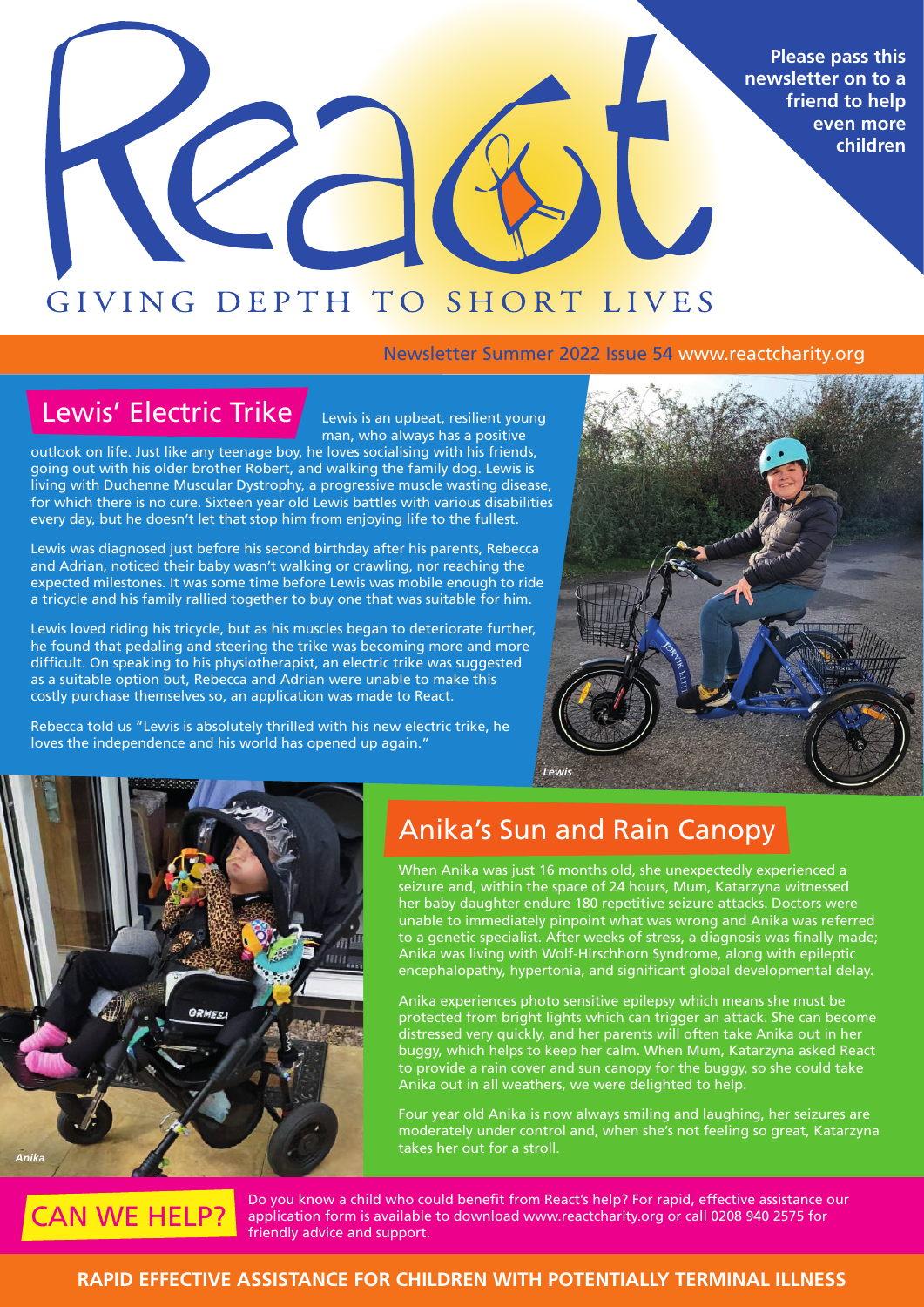# Wax On, Wax Off!

During a recent charity fundraising event organised by County Down-based salon Eden Beauty, two brave locals took on the notoriously painful ritual of having their legs, back, chest and underarms waxed, all in aid of React families living in Northern Ireland.

The two waxees, Matthew and Paul, offered guests the chance to pull off a strip of hair themselves in exchange for a £2 donation to React, and local businesses kindly contributed prizes for a charity raffle to top off the evening. After an excruciating night for Matthew and Paul, a fantastic £1,308 was raised and React sends its sincerest thanks to owner Naomi and all at Eden Beauty for such a memorable evening.





# Newcastle Students Start the Semester with a Bang!

It has been a difficult couple of years for student fundraisers, with Covid cancelling many challenge events and collections. Following the relaxation of restrictions, students of Newcastle University took full advantage and organised a memorable week of fundraising events in aid of our families.

Over the course of just five days, students across the campus took part in a Comedy Bingo Night, Murder Mystery Evening, 'Take Me Out' dating game, pub quiz and even a Battle of the Bands competition. React sends huge thanks to all students involved for their dedicated support.

# Savills Partnership

React is pleased to announce a new partnership with Savills Richmond. Staff are hoping to raise as much as possible for our families over the coming year, through an eclectic mixture of challenge events and fundraising campaigns.



Community engagement is an integral part of Savills' ethos and funds raised during the partnership will be used to buy specialist equipment for React children.

We give tremendous thanks to all at Savills for choosing to support our work.

# Thank You TK Maxx



As part of a programme to support those affected by the Covid-19 pandemic, the associates from the Kew Retail Park Branch of TK Maxx kindly nominated React to receive a £500 donation from the TK Maxx and Homesense Foundation.

React families have faced overwhelming challenges during the coronavirus crisis, with many needing to shield at home for months because of the risk of infection. React sends its gratitude to all at the TK Maxx Homesense Foundation for helping us reach out to more of those who continue to struggle.

# NatWest 2022

We are honoured to be entering a fourth year partnership with NatWest Bank.

Staff have undertaken a multitude of fundraising campaigns in aid of React



families, from skydives to branch collections and everything in between, raising thousands of pounds in the process. Nataliya of the Richmond branch has kicked this year's fundraising off with a charity raffle and we look forward to working with colleagues across the bank to assist as many children as possible during 2022.

# Supporting Children Throughout Their Lifetime



illness develops. Families can apply as many times as they wish, with no time limit in-between and, React will support children throughout their lifetime. One such child is six year old Reuben, pictured above. React has provided multiple specialist items for this young man since his family first approached us four years ago.

If you would like to help children like Reuben, please donate using the form on the back of this newsletter or visit our website at www.reactcharity.org/donate.

React provides a wide range of equipment for terminally ill children and many of our supporters ask, what happens after an award is made? Can families apply again? What happens when a child outgrows equipment, or their needs change over time?

The short answer is… we can help as often as needed.

React recognises that, in many cases, children will require different equipment aids as an

### **ONCE READ, PLEASE PASS THIS NEWSLETTER ON TO A FRIEND**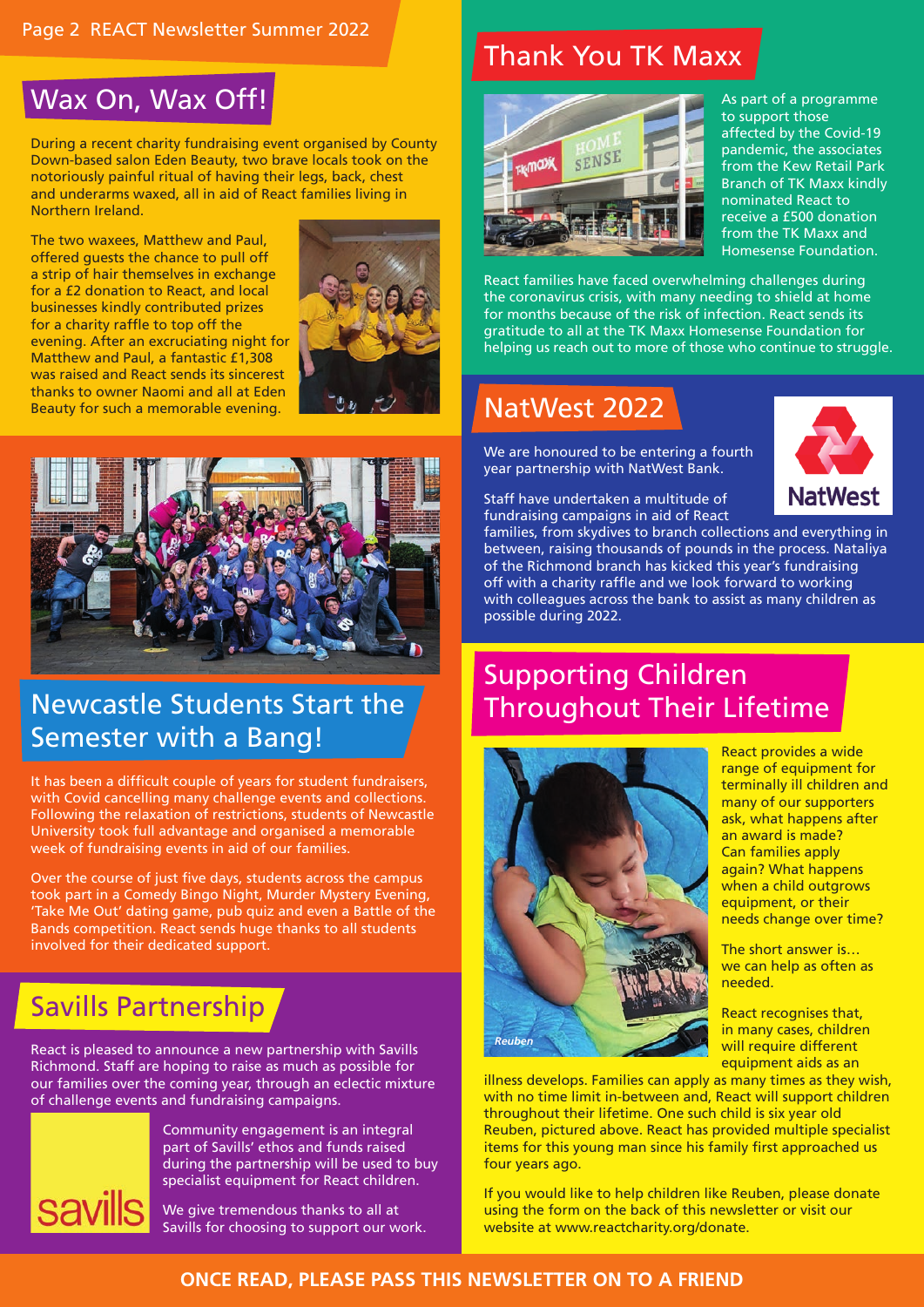# Mohammed's Car Seat

Eleven days after he was born, following check-ups and a number of meetings with healthcare professionals, Mohammed was diagnosed with stage 4 chronic kidney disease. Mohammed had started to lose weight at an alarming rate, and despite the midwife trying to reassure Mum Foyzia, they both knew something was wrong, and a trip to the GP was arranged immediately.

Foyzia took Mohammed to the hospital following a GP's recommendation, where he was given a blood test. Doctors were shocked to see very little blood in the syringe, which then prompted a scan. Both Doctors and Foyzia were puzzled, until a scan made clear that Mohammed was missing a kidney, and that his remaining kidney was severely damaged. The hospital admitted him straight away for further tests where he remained for three months.

Mohammed and his family now regularly travel to many hospital appointments, to keep a close eye on his condition. It was during one of these journeys, the family were victims of a terrible car crash, which completely destroyed Mohammed's car seat. Mohammed desperately needed a new car seat to travel to his appointments, and with nowhere else to turn, the family were referred to React. Mohammed can now travel safely to his many appointments, and despite his illness, he always has a smile on his face. "Everyday he is fighting, thanks to the support that he has been able to receive over the years".



# Samuel's Corner Seat

Two-year-old Samuel was born premature at just 33 weeks; this immediately raised red flags for his survival. Samuel's

breathing was very unstable and he needed medical intervention from the start. Despite the medical team's best efforts, Samuel's health continued to worsen, and he was transferred to Great Ormond Street Hospital. Following a number of scans, doctors discovered serious issues with Samuel's heart and a referral was made to a genetic specialist. Following two lengthy months of tests and, his worried parents not knowing what was wrong with their baby, Samuel was finally diagnosed with partial Patau Syndrome, a rare genetic disorder.

Over the next few months, Samuel's development faltered, and parents Robert and Jana found that Samuel struggled with balance. He would often fall over and his concerned parents sought advice from an occupational therapist at their local hospice, who recommended a 'floor seater'. This specialist seat allows Samuel to sit upright independently, giving him the postural support and the stability he requires.

Since receiving the seat from React, two-year-old Samuel has come so far, and he has made so much progress. "He is a lot more confident and interacts with his toys, and he is now even beginning to crawl around. The floor seater has been so helpful in developing his core strength, and the whole process of applying to React was simple. It is so good to know Samuel can receive the right support he needs"

# React Holiday

*Samuel*

The KCNT1 Mutation is an extremely rare genetic illness that affects only three people in the world, and 20-month-old Frankie is one of

those three. Mum, Kirsty spent five long months in hospital sitting by her baby's side, at a time when most new parents are enjoying this exciting new stage and dreaming of the life to come.

For Frankie and his family, each day is filled with medical regimes and hospital appointments, and a trip to the GP is a common occurrence. Mum, Kirsty had never considered a family holiday, but when a local hospice recommended React, suggesting the family apply for a React Holiday, Kirsty was intrigued.

Attracted to a holiday home, located on a beautiful sandy beach in Porthcawl, Wales, Kirsty contacted React. Following a short application process, a reservation was made and the family was packed and ready to go. Frankie and his two siblings, Connor and Sophie, adored the selection of children's activities and the change of scenery.

Kirsty told us "We didn't realise how important a holiday was, and the chance to be here together as a family. It was brilliant to escape the everyday stresses of life back home, free from hospital appointments and feeling just like any other holiday-maker".



### **OR COLLEAGUE SO MORE PEOPLE CAN HELP REACT CHILDREN**